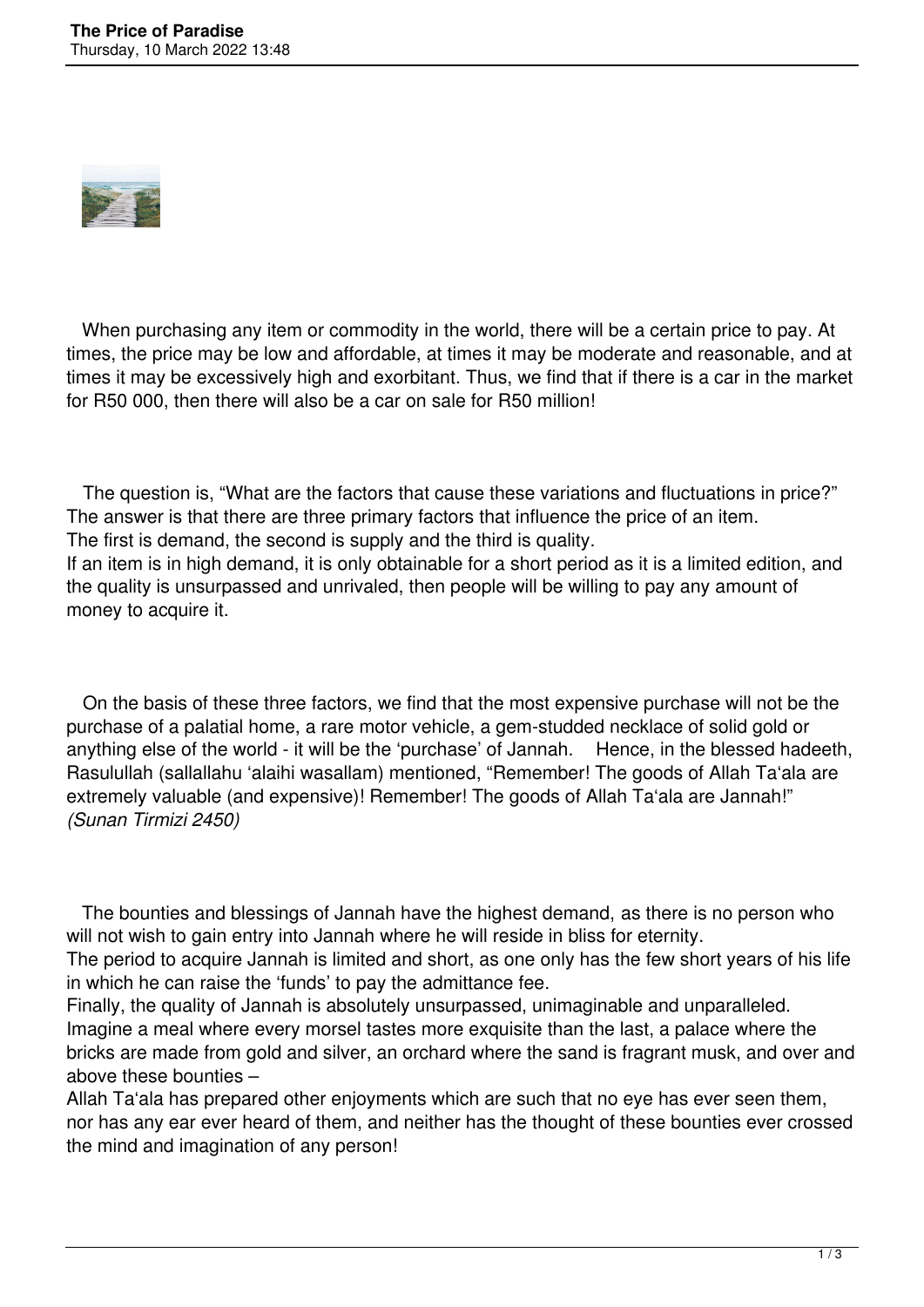When Jannah is the ultimate purchase, then the next question is, "What is the price of admittance and entry into Jannah?" The answer to this question can be found in the Quraan Majeed where Allah Ta'ala says, "Indeed Allah Ta'ala has purchased from the believers their lives and their wealth, in exchange of which they will receive Jannah." *(Surah Taubah v111)*

 In other words, when Jannah is the ultimate purchase, then we must be prepared to pay the ultimate price for it – our lives. We must be prepared to sacrifice our own desires and ways, and understanding and reasoning, and become completely obedient and subservient to Allah Ta'ala. At every moment in our lives, our sole priority and concern should be to please Allah Ta'ala by fulfilling His commands and firmly adhering to the blessed sunnah of Rasulullah (sallallahu 'alaihi wasallam). In essence, giving our lives to Allah Ta'ala means that we will not lead our lives as we wish, but will lead our lives as Allah Ta'ala wishes.

 It is reported that prior to being appointed as the khaleefah over the Muslims, Sayyiduna 'Umar bin 'Abdil 'Azeez (rahimahullah) was living the best life possible. He would wear the best clothing and apply the best 'itr (perfume). Even when it came to nikaah, he married his cousin who was regarded as the princess as she was the daughter of the khaleefah.

 Finally, after enjoying the very best that this world has to offer, he realized that even the best bounties of this world can never compare to the bounties of Jannah. He said, "My nafs (carnal self) is such that it is always filled with longing and desire. Whenever my nafs was given something of the dunya (material), it longed and desired to acquire something better. Now that my nafs has been given that above which there is nothing better in the dunya (i.e. the position of rulership), it now yearns for that (sole bounty) which is the ultimate – (the bounty of) Jannah."

*(Siyaru Aa'laamin Nubalaa vol. 5, pg. 134)*

 Thereafter, the entire life of Sayyiduna 'Umar bin 'Abdil 'Azeez (rahimahullah) took a different direction. He lost all interest in the dunya, to the extent that his food, every single day, was a simple dish of lentils which even his servant was tired of eating! *(Taareekhul Khulafaa pg. 234)* He devoted his life to pleasing Allah Ta'ala, both in his capacity as the khaleefah and in his personal life, until he reached such heights in piety, righteousness, exercising justice and upholding the sunnah that he is regarded as the fifth righteous khaleefah of Islam, and his name is taken with reverence, together with that of Sayyiduna Abu Bakr Siddeeq, Sayyiduna 'Umar, Sayyiduna 'Uthmaan and Sayyiduna 'Ali (radhiyallahu 'anhum).